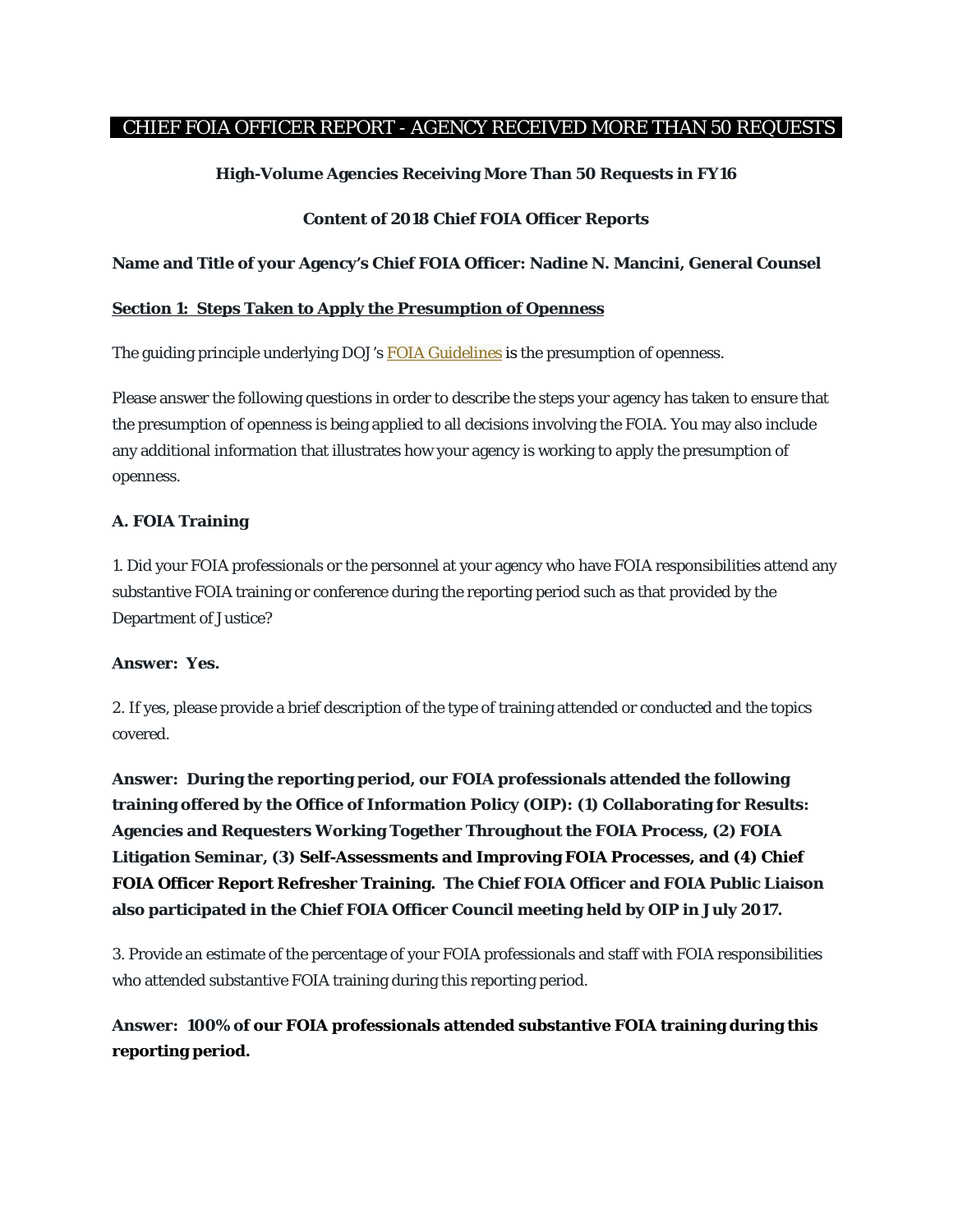4. OIP has [directed agencies](http://www.justice.gov/oip/oip-guidance-9) to "take steps to ensure that all of their FOIA professionals attend substantive FOIA training at least once throughout the year." If your response to the previous question is that less than 80% of your FOIA professionals attended training, please explain your agency's plan to ensure that all FOIA professionals receive or attend substantive FOIA training during the next reporting year.

## **Answer: N/A.**

### **B. Outreach**

5. Did your FOIA professionals engage in any outreach or dialogue with the requester community or open government groups regarding your administration of the FOIA?

**Answer: OSHRC's E-FOIA Reading Room informs the public that we welcome feedback and that the FOIA Service Center can be contacted with any suggestions for improvement. Additionally, because of the relatively small number of FOIA requests received per year at OSHRC, our FOIA team of professionals maintains a dialogue with most requesters and most certainly, with frequent requesters. OSHRC's FOIA professionals are available to assist and communicate with requesters throughout the entire FOIA process. Feedback about our program was also solicited in December 2016 when proposed revisions to our FOIA regulations were published for comment.** 

## **C. Other Initiatives**

6. Describe any efforts your agency has undertaken to inform non-FOIA professionals of their obligations under the FOIA.

**Answer: OSHRC's handbook for new employees includes OIP's 2015 infographic to immediately apprise employees of the role they play in the FOIA process. OSHRC also provides search requests (which include instructions for searching records contained in non-official email accounts) and detailed instructions relevant to each request to its non-FOIA personnel to assist in the processing of FOIA requests.** 

7. If there are any other initiatives undertaken by your agency to ensure that the presumption of openness is being applied, please describe them here.

## **Answer: N/A.**

# **Section II: Steps Taken to Ensure that Your Agency Has an Effective System in Place for Responding to Requests**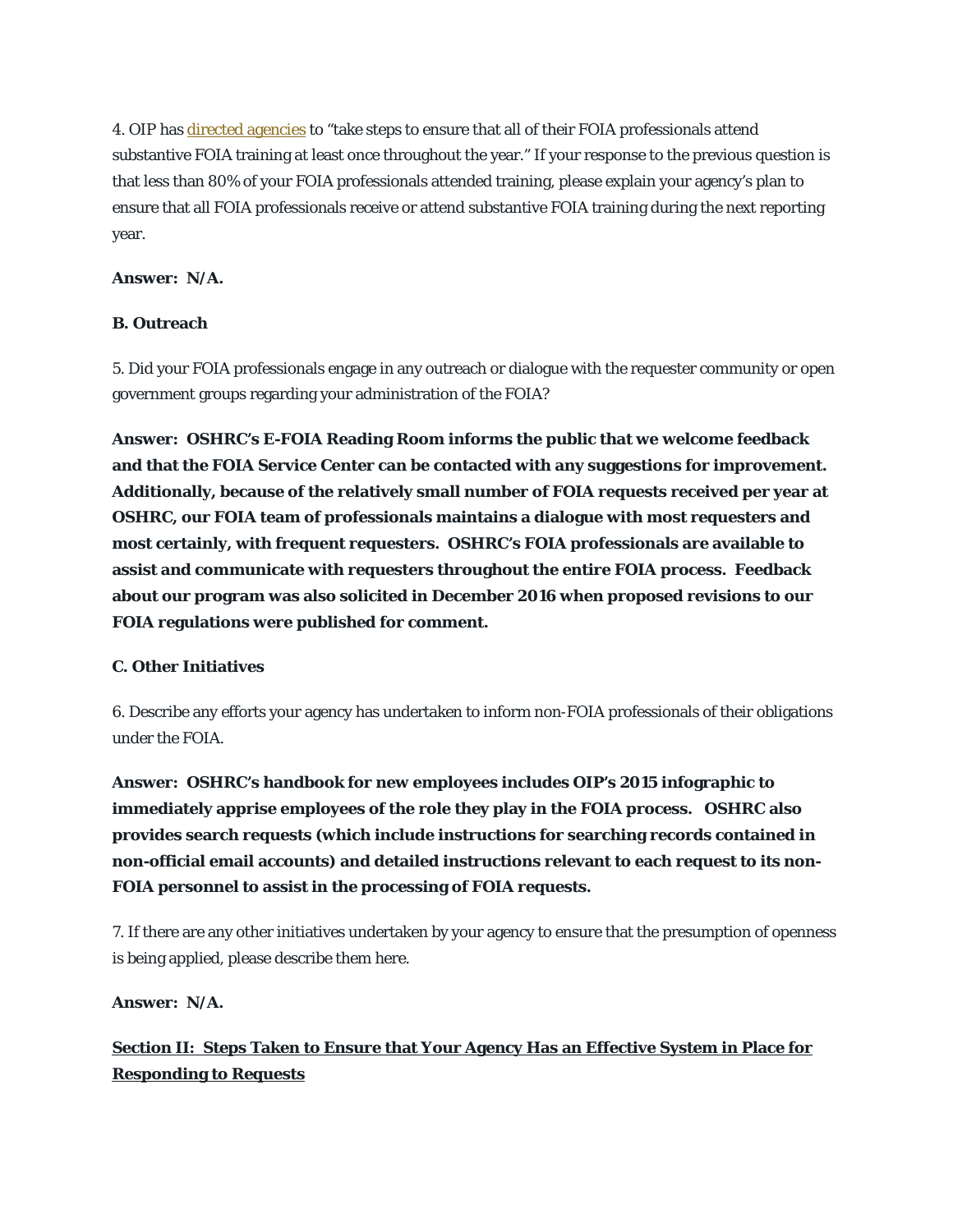DOJ's [FOIA Guidelines](http://justice.gov/ag/foia-memo-march2009.pdf) emphasize that "[a]pplication of the proper disclosure standard is only one part of ensuring transparency. Open government requires not just a presumption of disclosure, but also an effective system for responding to FOIA requests." It is essential that agencies effectively manage their FOIA program.

Please answer the following questions to describe the steps your agency has taken to ensure that the management of your FOIA program is effective and efficient. You should also include any additional information that that describes your agency's efforts in this area.

1. For Fiscal Year 2017, what was the average number of days your agency reported for adjudicating requests for expedited processing? Please see Section VIII.A. of your agency's Fiscal Year 2017 Annual FOIA Report.

## **Answer: N/A.**

2. If your agency's average number of days to adjudicate requests for expedited processing was above ten calendar days, please describe the steps your agency will take to ensure that requests for expedited processing are adjudicated within ten calendar days or less.

## **Answer: N/A.**

3. During the reporting period, did your agency conduct a self-assessment of its FOIA program? If so, please describe the methods used, such as reviewing Annual Report data, using active workflows and track management, reviewing and updating processing procedures, etc.

> • Note: In September 2017, OIP released a FOIA Self-Assessment Toolkit as a resource for agencies conducting a self-assessment of their FOIA program. The Toolkit is available on OIP's website for all agencies to use.

**Answer: Whenever our FOIA professionals attend training or review guidance released by OIP, our FOIA program is evaluated in light of the information provided. For example, during this reporting period, OSHRC established a method of tracking the number of requests from commercial use requesters, as well as the number of requesters submitting their request using OSHRC's online FOIA request form. OSHRC intends to use OIP's FOIA Self-Assessment Toolkit in reviewing and revising our FOIA Directive and FOIA Reference Guide.**

4. The FOIA Improvement Act of 2016 requires additional notification to requesters about the services provided by the agency's FOIA Public Liaison. Please provide an estimate of the number of times requesters sought assistance from your agency's FOIA Public Liaison during FY 2017 (please provide a total number or an estimate of the number).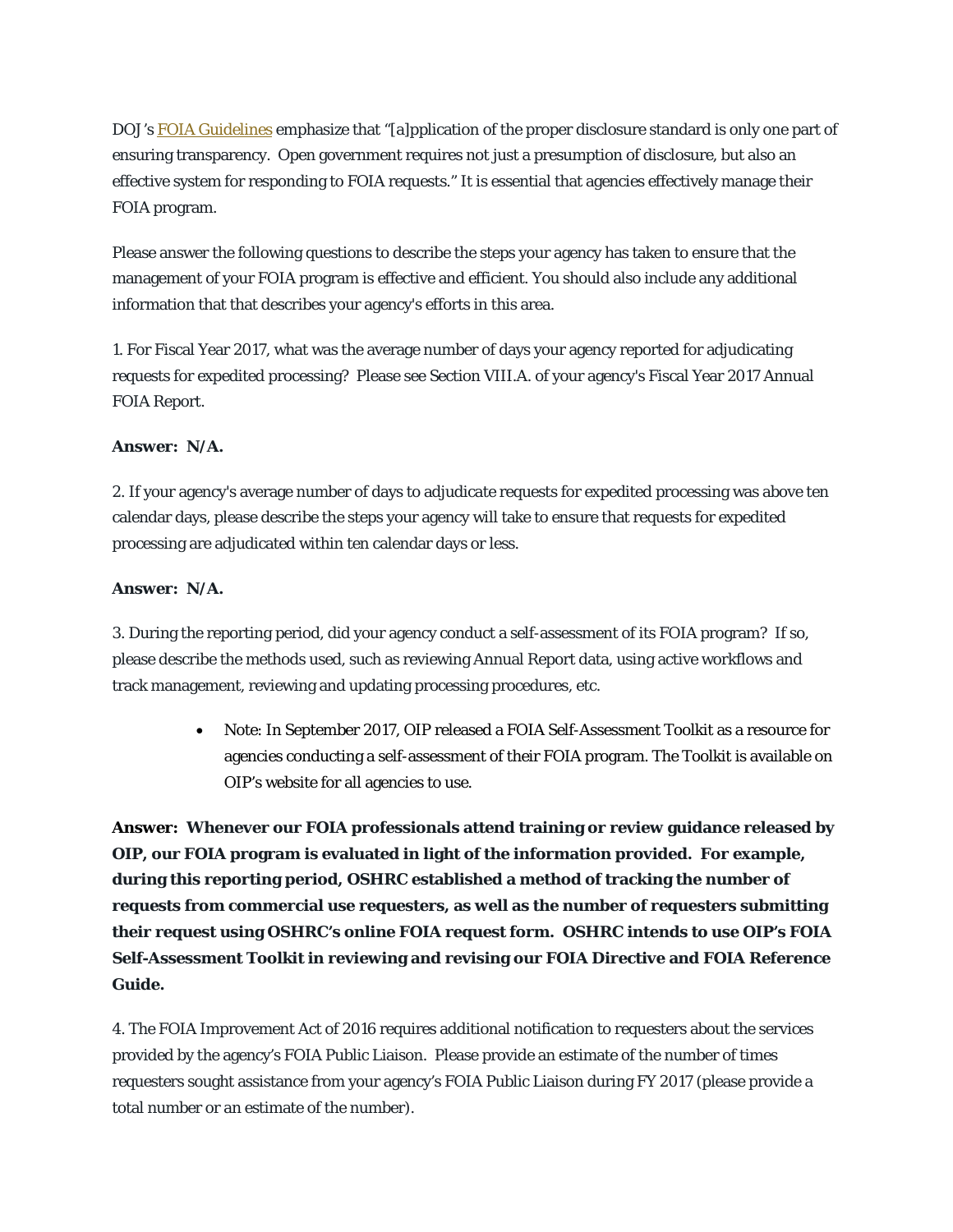# **Answer: During this reporting period, there were no instances when requesters sought assistance from our FOIA Public Liaison, though such assistance was provided proactively in one instance.**

5. Optional Survey Question: If possible, please provide an estimate of the average number of pages that your agency processes for each request. You may provide estimates for each track.

## **Answer: Our tracking system does not provide information for making such estimates.**

6. If there are any other steps your agency has undertaken to ensure that your FOIA system operates efficiently and effectively, such as improving search processes, eliminating redundancy, etc., please describe them here.

**Answer: Our team works diligently to continue improving the efficiency of processing FOIA requests. Examples of such efforts include: (1) staying in close contact with the agency offices that maintain requested records to process requests within the statutorily required response times; (2) utilizing OSHRC's e-filing system to improve search capabilities when processing FOIA requests that seek records associated with OSHRC cases; and (3) providing a Spanish language version of OSHRC's online FOIA request form on the agency's FOIA webpage. This fiscal year, more than half of our FOIA requesters submitted their requests using OSHRC's online FOIA request form, which helps to streamline processing. Additionally, our team provided feedback to and engaged in coordinated efforts with our IT department to improve the information contained on docket sheets generated by our agency's e-filing system so that information about agency records is in the most accessible format for requesters.** 

## **Section III: Steps Taken to Increase Proactive Disclosures**

The Department of Justice has long focused on the need for agencies to work proactively to post information online without waiting for individual requests to be received.

Please answer the following questions to describe the steps your agency has taken to increase the amount of material that is available on your agency websites. In addition to the questions below, you should also describe any additional steps taken by your agency to make and improve proactive disclosures of information.

1. Provide examples of material that your agency has proactively disclosed during the past reporting year, including links to the posted material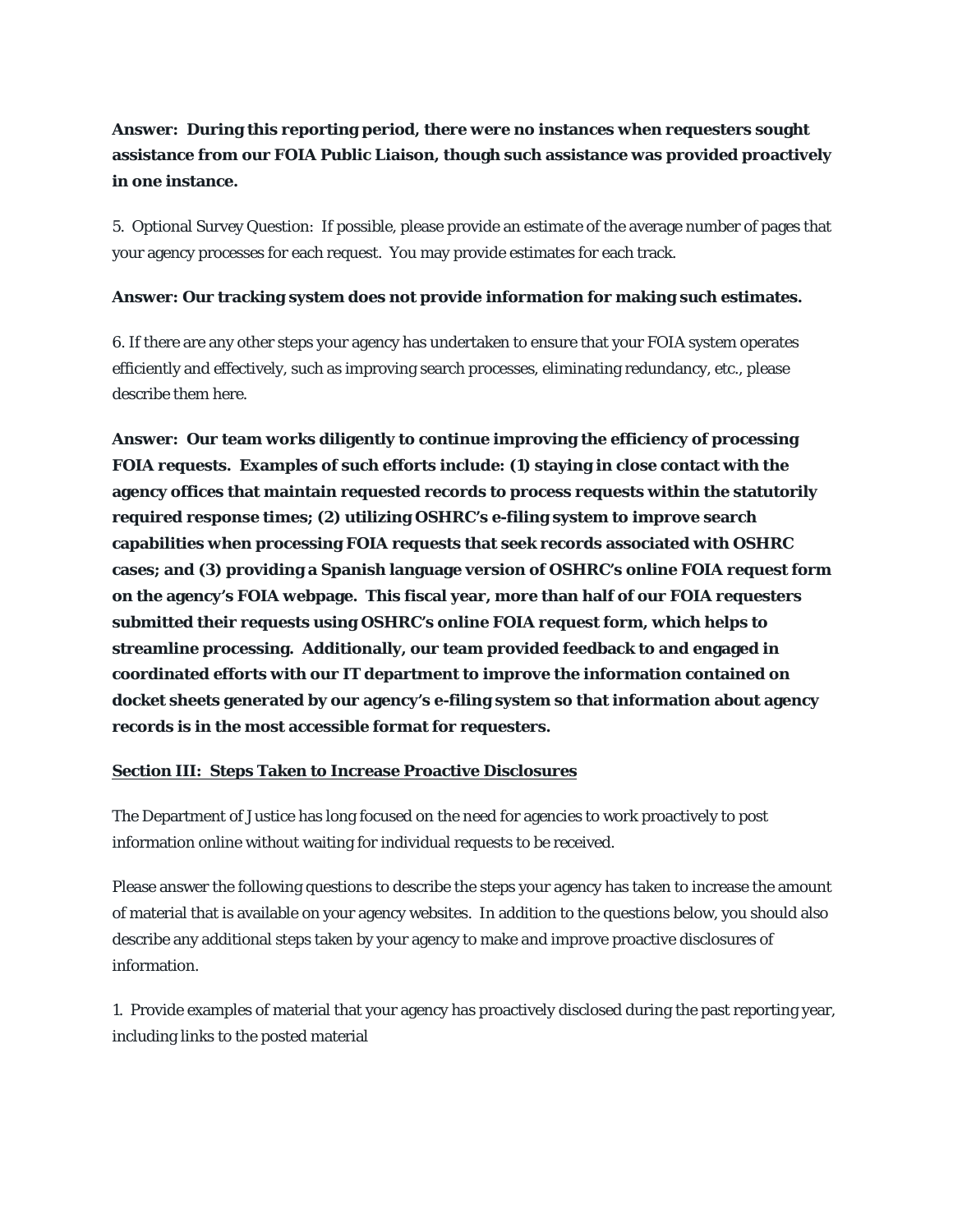**Answer: OSHRC maintains a comprehensive e-FOIA Reading Room where the records flagged by our FOIA professionals for proactive disclosure are posted. <https://www.oshrc.gov/foia/oshrc-e-foia-reading-room/>**

**Additionally, OSHRC continues to proactively disclose records, such as reports concerning monthly dockets, case activity, and new cases received; decisions, both final and pending, issued by administrative law judges, as well as significant interlocutory orders; briefing notices for cases that the Commission has exercised its discretionary authority to review; and final decisions issued by the Commission. <https://www.oshrc.gov/decisions/index.html> <https://www.oshrc.gov/documentlisting/?CategoryId=4>**

2. Did your agency use any means to publicize or highlight important proactive disclosures for public awareness? If yes, please describe these efforts.

**Answer: Yes. This past year, OSHRC instituted an email alert system that allows the public to sign-up for and receive emails notifying them when new information is posted on our website, including links to final administrative law judge decisions and final commission decisions, as well as open government information. The homepage of OSHRC's website also notifies anyone accessing it of the "Latest News & Information," which primarily includes hyperlinks to recently issued decisions. Additionally, in the event a requester is unaware of a pertinent proactive disclosure, OSHRC's FOIA professionals maintain a policy of notifying requesters when records related to their request are already available for download from the agency's website.** 

3. Beyond posting new material, is your agency taking steps to make the posted information more useful to the public, especially to the community of individuals who regularly access your agency's website?

#### **Answer: Yes.**

4. If yes, please provide examples of such improvements.

**Answer: Our website currently provides access to decisions issued by both levels of adjudication at OSHRC. This past year, OSHRC revised the webpage where decisions are made available to better reflect our two-tier system of adjudication. The streamlined dropdown menu now allows for decisions to be located based on level of adjudication and then refined by year. The website's search function allows any individual to research a topic of interest using natural word searches. Also, records that OSHRC posts on its dedicated FOIA webpage and in its comprehensive e-FOIA Reading Room are posted in the**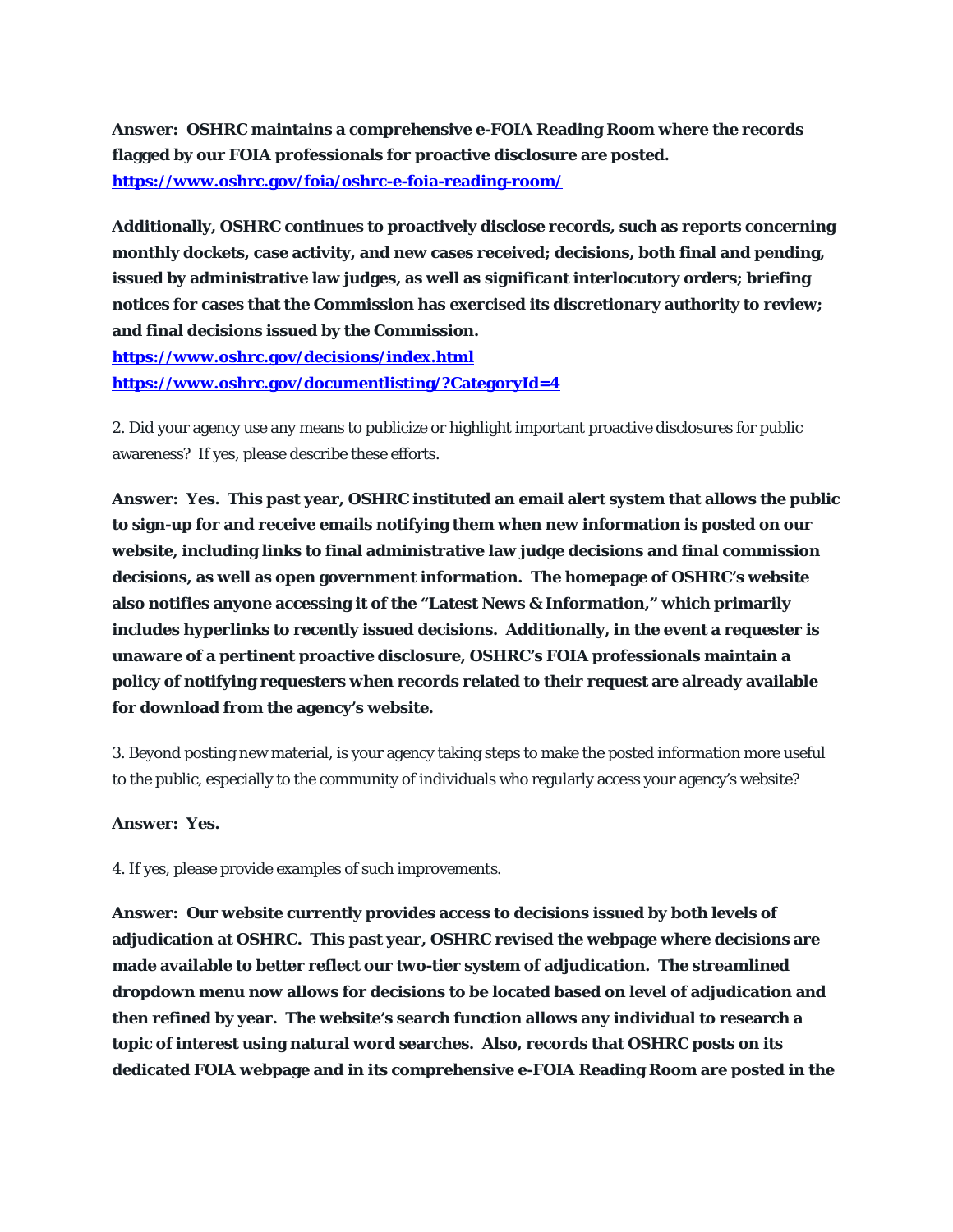## **most useful format (both PDF and/or HTML file types). Records are also posted in the same format on the website's Open Government page.**

5. If there are any other steps your agency has taken to improve proactive disclosures, please describe them here. For example, has your agency engaged requesters in determining how and what to post? Has your agency used web analytics to inform your proactive disclosures?

**Answers: Because of the small number of FOIA requests processed per year at OSHRC, our FOIA professionals can flag records that may be of public interest and immediately consider whether such materials should be proactively disclosed on our website. Any record requested (or anticipated to be requested) three or more times is flagged by our FOIA professionals and posted online in our e-FOIA Reading Room. Further, the Chief FOIA Officer works to maintain open lines of communication between the FOIA Requester Service Center and key agency personnel. OSHRC does not currently see a need to use web analytics to inform our proactive disclosures given our agency's small volume of FOIA requests.** 

## **Section IV: Steps Taken to Greater Utilize Technology**

A key component of FOIA administration is using technology to make information more accessible. In addition to using the internet to make proactive disclosures, agencies should also be exploring ways to utilize technology in responding to requests.

Please answer the following questions to describe how your agency is utilizing technology to improve its FOIA administration and the public's access to information. You should also include any additional information that that describes your agency's efforts in this area.

1. Has your agency identified any best practices to leverage technology to facilitate overall FOIA efficiency, such as improving record search capabilities, utilizing document sharing platforms for consultations and referrals, or employing software that can sort and de-duplicate documents? If yes please describe the best practices, the types of technology used and the impact on your agency's processing.

**Answer: OSHRC's online FOIA request form has facilitated overall FOIA efficiency. When requesters complete and submit this form, our FOIA professionals are often able to begin processing requests immediately without needing further clarification from requesters. Additionally, OSHRC's dedicated FOIA email address has enabled our FOIA professionals to more efficiently clarify requests and thus, begin processing requests without additional delay. OSHRC's e-filing system has further increased efficiency by improving record search capability for FOIA professionals. Likewise, our FOIA team's coordinated efforts**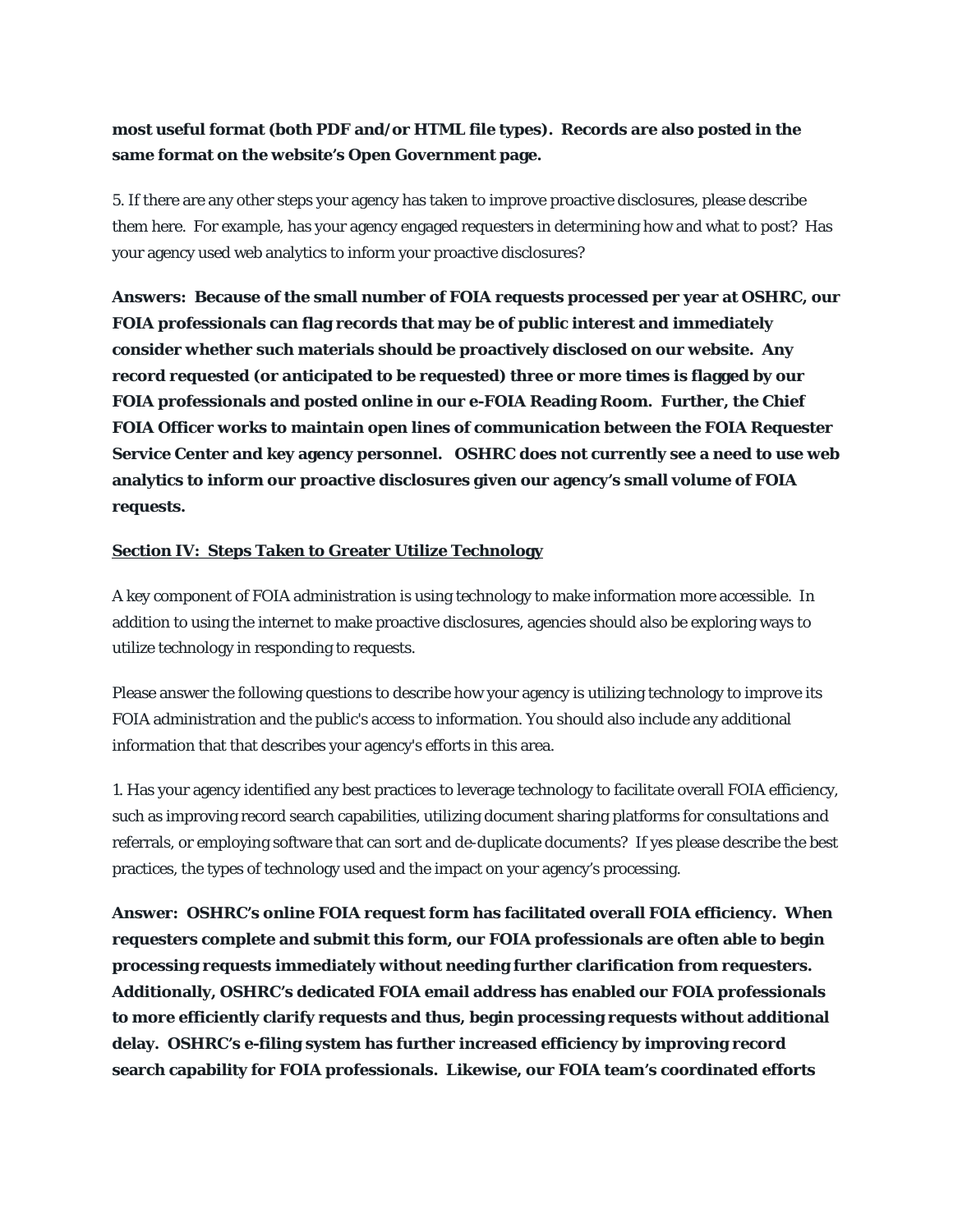**with OSHRC's IT department to improve the information provided by our e-filing system has facilitated more efficient clarification from requesters.**

2. Did your agency successfully post all four quarterly reports for Fiscal Year 2017?

**Answer: Yes. OSHRC successfully posted all quarterly reports for Fiscal Year 2017, though modifications to our website created a delay in posting quarterly reports for the last two quarters. OSHRC's website has been updated to contain the quarterly reports for all four quarters of Fiscal Year 2017.** 

## **<https://www.oshrc.gov/foia/quarterly/>**

3. If your agency did not successfully post all quarterly reports, with information appearing on FOIA.gov, please explain why and provide your agency's plan for ensuring that such reporting is successful in Fiscal Year 2018.

#### **Answer: N/A.**

4. The FOIA Improvement Act of 2016 requires all agencies to post the raw statistical data used to compile their Annual FOIA Reports. Please provide the link to this posting for your agency's Fiscal Year 2016 Annual FOIA Report and, if available, for your agency's Fiscal Year 2017 Annual FOIA Report.

#### **Answer: <https://www.oshrc.gov/foia/oshrc-annual-foia-reports/>**

**OSHRC's Fiscal Year 2017 Annual FOIA Report has been submitted to OIP, but has not yet been cleared for posting and as such, our agency's raw statistical data for our 2017 Annual FOIA Report is not yet posted.** 

5. If there are any other steps your agency has taken to improve use of technology in FOIA, please describe them here.

#### **Answer: N/A.**

# **Section V: Steps Taken to Improve Timeliness in Responding to Requests and Reducing Backlogs**

The Department of Justice has emphasized the importance of improving timeliness in responding to requests. This section of your Chief FOIA Officer Report addresses both time limits and backlog reduction. Backlog reduction is measured both in terms of numbers of backlogged requests or appeals and by looking at whether agencies closed their ten oldest requests, appeals, and consultations.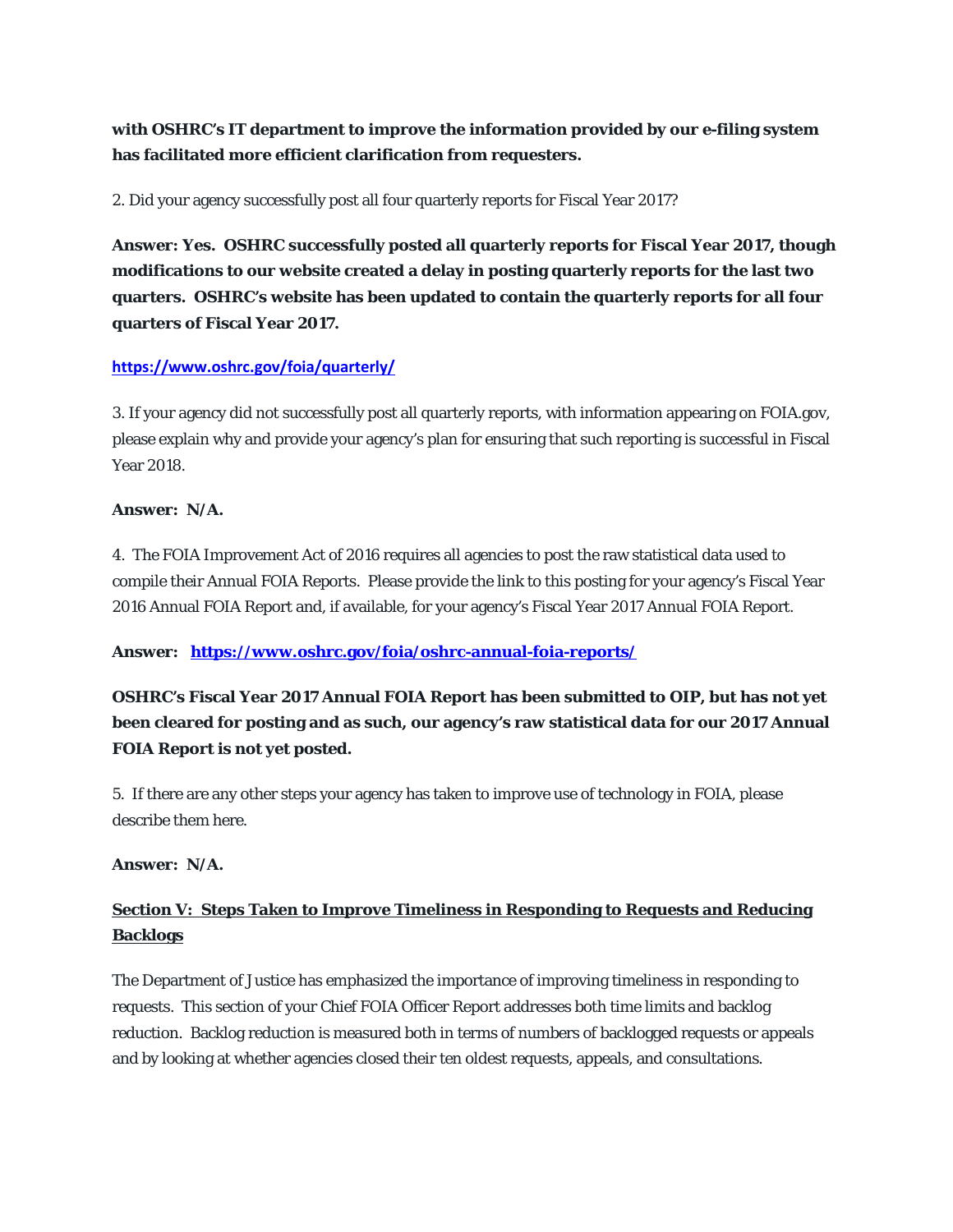For the figures required in this Section, please use the numbers contained in the specified sections of your agency's 2017 Annual FOIA Report and, when applicable, your agency's 2016 Annual FOIA Report.

## **A. Simple Track**

Section VII.A of your agency's Annual FOIA Report, entitled "FOIA Requests – Response Time for All Processed Requests," includes figures that show your agency's average response times for processed requests. For agencies utilizing a multi-track system to process requests, there is a category for "simple" requests, which are those requests that are placed in the agency's fastest (non-expedited) track, based on the low volume and/or simplicity of the records requested.

1. Does your agency utilize a separate track for simple requests?

#### **Answer: Yes.**

2. If so, for your agency overall in Fiscal Year 2017, was the average number of days to process simple requests twenty working days or fewer?

#### **Answer: Yes.**

3. Please provide the percentage of requests processed by your agency in Fiscal Year 2017 that were placed in your simple track.

#### **Answer: 100%**

4. If your agency does not track simple requests separately, was the average number of days to process all non-expedited requests twenty working days or fewer?

#### **Answer: N/A.**

#### **B. Backlogs**

Section XII.A of your agency's Annual FOIA Report, entitled "Backlogs of FOIA Requests and Administrative Appeals" shows the numbers of any backlogged requests or appeals from the fiscal year. You should refer to these numbers from your Annual FOIA Reports for both Fiscal Year 2016 and Fiscal Year 2017 when completing this section of your Chief FOIA Officer Report.

#### **BACKLOGGED REQUESTS**

5. If your agency had a backlog of requests at the close of Fiscal Year 2017, did that backlog decrease as compared with the backlog reported at the end of Fiscal Year 2016?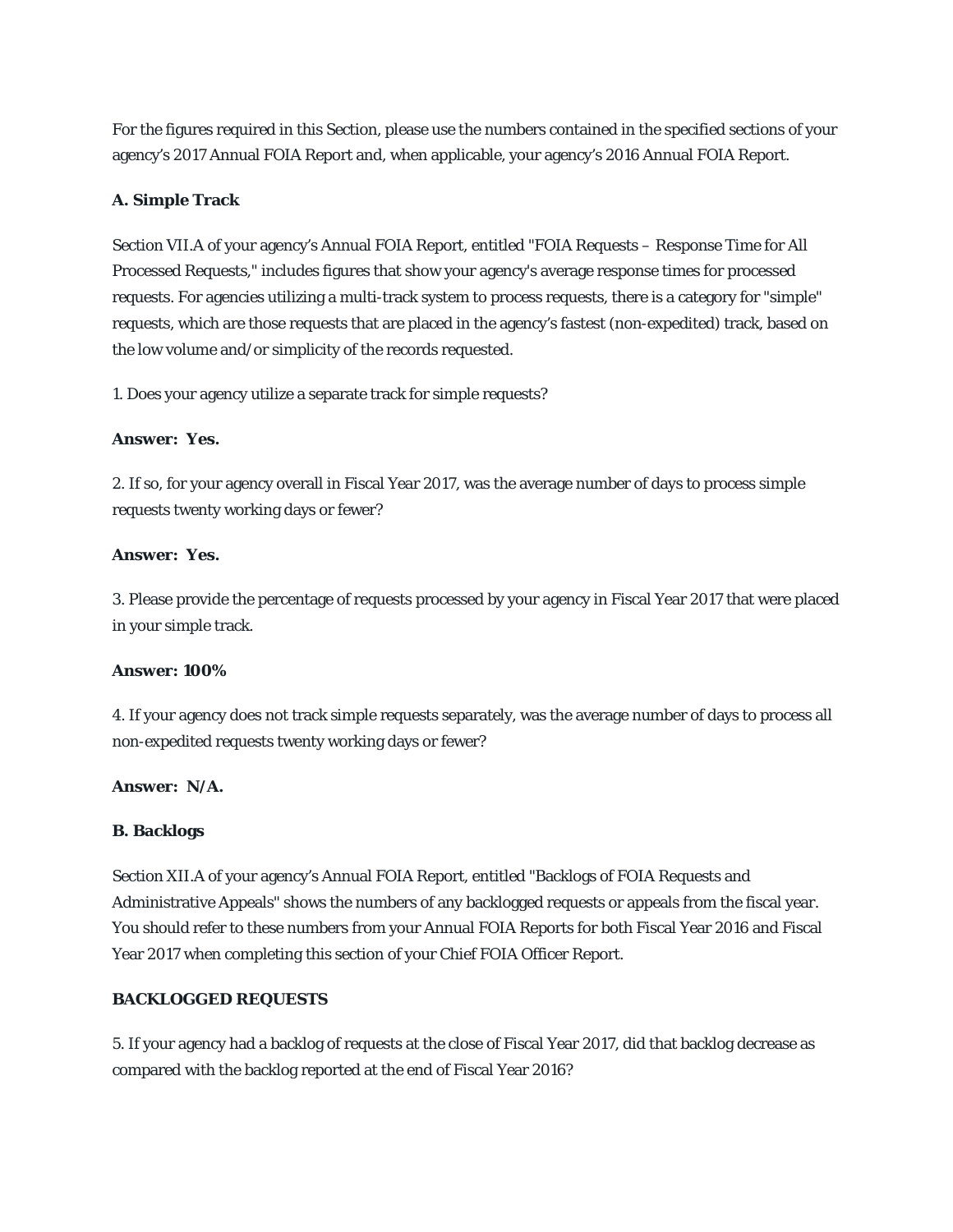## **Answer: N/A.**

6. If not, explain why and describe the causes that contributed to your agency not being able to reduce its backlog. When doing so, please also indicate if any of the following were contributing factors:

- An increase in the number of incoming requests.
- A loss of staff.
- An increase in the complexity of the requests received. If possible, please provide examples or briefly describe the types of complex requests contributing to your backlog increase.
- Any other reasons please briefly describe or provide examples when possible.

### **Answer: N/A.**

7. If you had a request backlog please report the percentage of requests that make up the backlog out of the total number of requests received by your agency in Fiscal Year 2017.

### **Answer: N/A.**

## **BACKLOGGED APPEALS**

8. If your agency had a backlog of appeals at the close of Fiscal Year 2017, did that backlog decrease as compared with the backlog reported at the end of Fiscal Year 2016?

## **Answer: N/A.**

9. If not, explain why and describe the causes that contributed to your agency not being able to reduce its backlog. When doing so, please also indicate if any of the following were contributing factors:

- An increase in the number of incoming appeals.
- A loss of staff.
- An increase in the complexity of the requests received. If possible, please provide examples or briefly describe the types of complex requests contributing to your backlog increase.
- Any other reasons please briefly describe or provide examples when possible.

#### **Answer: N/A.**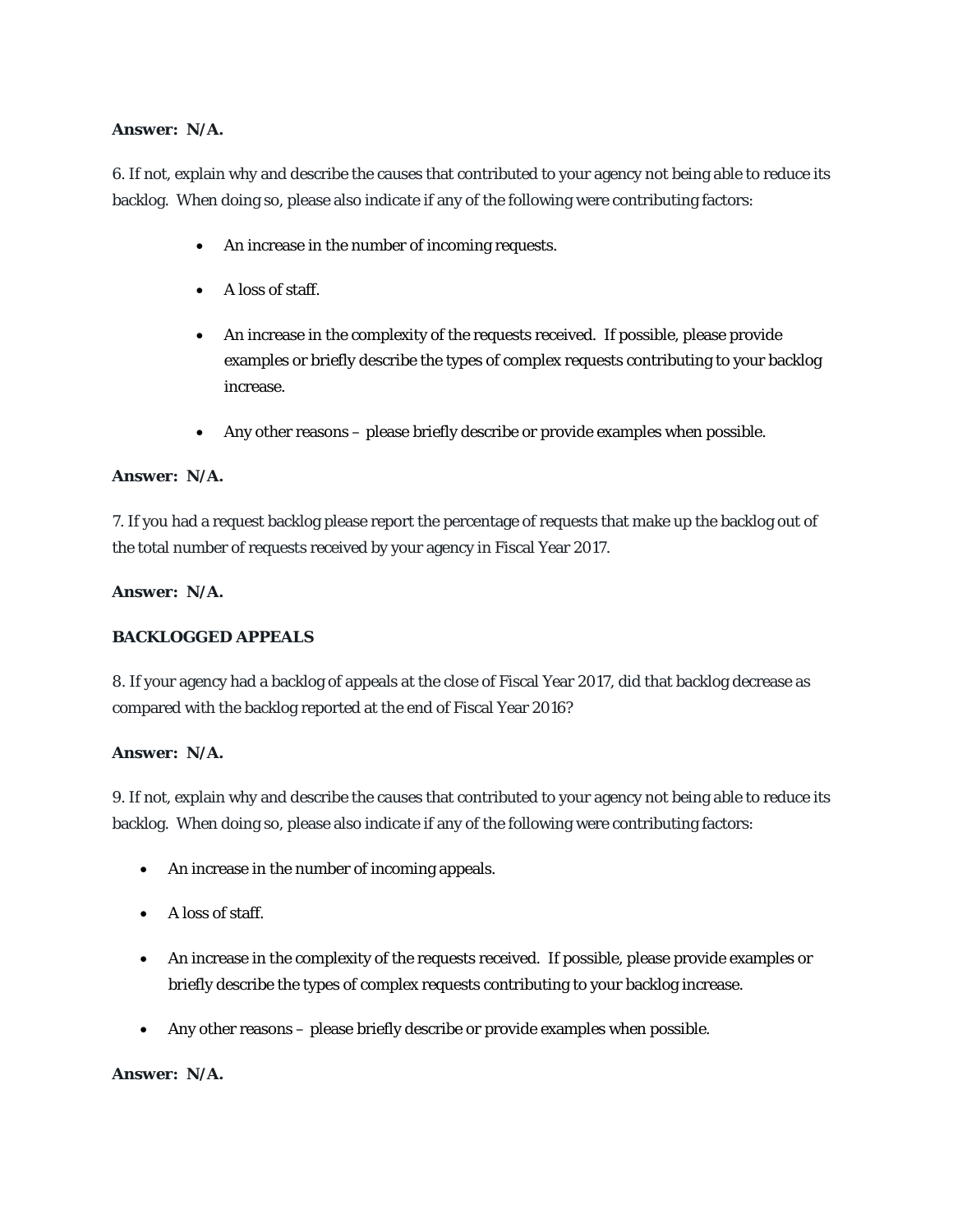10. If you had an appeal backlog please report the percentage of appeals that make up the backlog out of the total number of appeals received by your agency in Fiscal Year 2017. If your agency did not receive any appeals in Fiscal Year 2017 and/or has no appeal backlog, please answer with "N/A."

## **Answer: N/A.**

### **C. Backlog Reduction Plans**

11. In the 2017 guidelines for Chief FOIA Officer Reports, any agency with a backlog of over 1000 requests in Fiscal Year 2016 was asked to provide a plan for achieving backlog reduction in the year ahead. Did you agency implement a backlog reduction plan last year? If so, describe your agency's efforts in implementing this plan and note if your agency was able to achieve backlog reduction in Fiscal Year 2017?

### **Answer: N/A.**

12. If your agency had a backlog of more than 1,000 requests in Fiscal Year 2017, what is your agency's plan to reduce this backlog during Fiscal Year 2018?

## **Answer: N/A.**

## **D. Status of Ten Oldest Requests, Appeals, and Consultations**

Section VII.E, entitled "Pending Requests – Ten Oldest Pending Requests," Section VI.C.(5), entitled "Ten Oldest Pending Administrative Appeals," and Section XII.C., entitled "Consultations on FOIA Requests – Ten Oldest Consultations Received from Other Agencies and Pending at Your Agency," show the ten oldest pending requests, appeals, and consultations. You should refer to these numbers from your Annual FOIA Reports for both Fiscal Year 2016 and Fiscal Year 2017 when completing this section of your Chief FOIA Officer Report.

#### **TEN OLDEST REQUESTS**

13. In Fiscal Year 2017, did your agency close the ten oldest requests that were reported pending in your Fiscal Year 2016 Annual FOIA Report?

# **Answer: Yes. Of the two requests pending at the end of Fiscal Year 2016, OSHRC closed both requests at the beginning of the first quarter of Fiscal Year 2017.**

14. If no, please provide the number of these requests your agency was able to close by the end of the fiscal year, as listed in Section VII.E of your Fiscal Year 2016 Annual FOIA Report. If you had less than ten total oldest requests to close, please indicate that.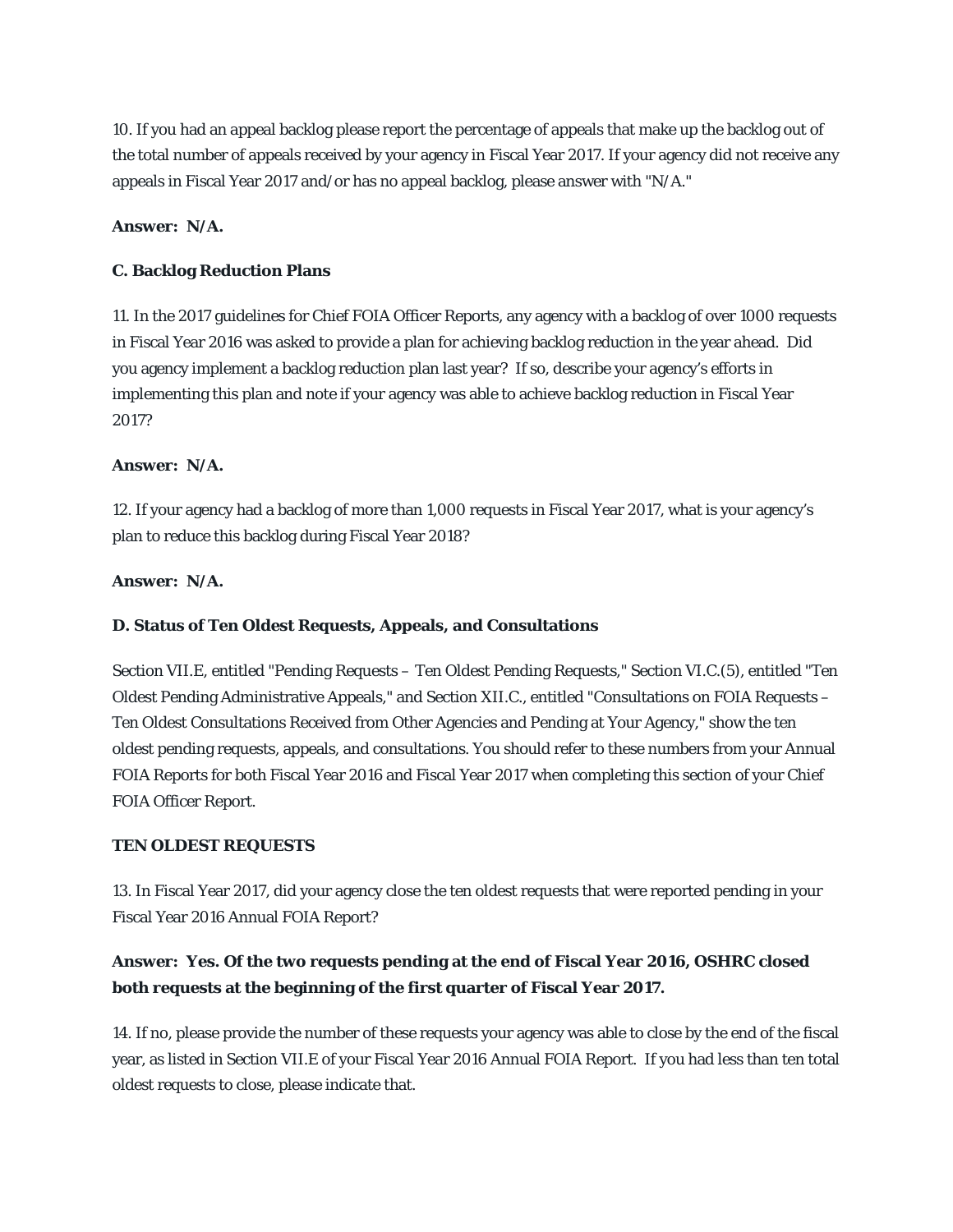### **Answer: N/A.**

15. Of the requests your agency was able to close from your ten oldest, please indicate how many of these were closed because the request was withdrawn by the requester. If any were closed because the request was withdrawn, did you provide any interim responses prior to the withdrawal?

### **Answer: None.**

## **TEN OLDEST APPEALS**

16. In Fiscal Year 2017, did your agency close the ten oldest appeals that were reported pending in your Fiscal Year 2016 Annual FOIA Report?

### **Answer: N/A.**

17. If no, please provide the number of these appeals your agency was able to close by the end of the fiscal year, as listed in Section VII.C.(5) of your Fiscal Year 2016 Annual FOIA Report. If you had less than ten total oldest appeals to close, please indicate that.

## **Answer: N/A.**

## **TEN OLDEST CONSULTATIONS**

18. In Fiscal Year 2017, did your agency close the ten oldest consultations that were reported pending in your Fiscal Year 2016 Annual FOIA Report?

#### **Answer: N/A.**

19. If no, please provide the number of these consultations your agency was able to close by the end of the fiscal year, as listed in Section XII.C. of your Fiscal Year 2016 Annual FOIA Report. If you had less than ten total oldest consultations to close, please indicate that.

### **Answer: N/A.**

## **E. Additional Information on Ten Oldest Requests, Appeals, and Consultations & Plans**

20. Briefly explain any obstacles your agency faced in closing its ten oldest requests, appeals, and consultations from Fiscal Year 2017.

## **Answer: N/A.**

21. If your agency was unable to close any of its ten oldest requests because you were waiting to hear back from other agencies on consultations you sent, please provide the date the request was initially received